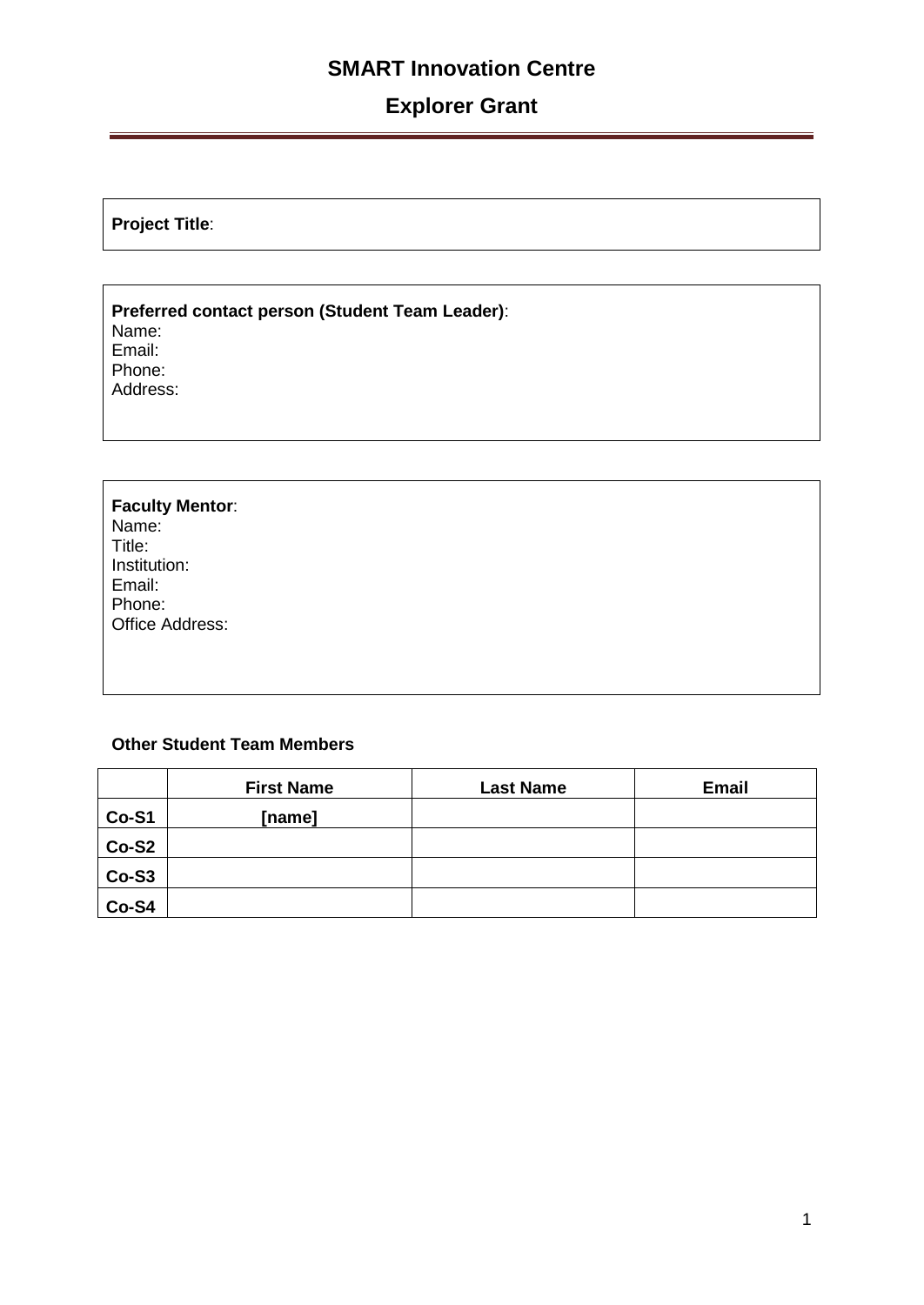## **SMART Innovation Centre**

#### **Explorer Grant**

## **PROJECT TITLE**

[name]

### **Executive Summary**

Briefly describe the electronic game or web application you will develop and shortcomings of existing solutions. Briefly summarize your approach in one or two sentences. If a grant is awarded contents of the Executive Summary will likely appear on the SMART Innovation Centre website.

## **Opportunity**

Provide an overview of the problem you propose to solve. What is the market doing now to address the problem? What is the market segment for the game or web application you propose to develop? Why would the customer be interested in this product? Why will your approach be compelling?

### **Proposed Approach**

Describe the proposed game or web application and how it addresses the consumer needs. How will it work? For a game project, provide a high level description of the games features, characters and game rules and concept art. For a web application, provide a functional description of the product with initial mock-up of screens. What is the current status of the idea and any related intellectual property?

### **Commercialization**

What do you envision to be the key next step to making impact with this game or web application? What is the time frame? Describe the technical and market uncertainty and risks that might be preventing this idea from proceeding along that path. How would SMART Innovation Centre funding and assistance reduce the uncertainty to advance the project to the key next step?

## **Prior Art**

What are the alternative or competing games or web applications? Elaborate on the benefits of the proposed approach over current or competitive approaches. To the best of your knowledge, what is the prior art in this area?Comment on the novelty of your proposal with respect to this prior art. Comment on the IP implications of this prior art; for example, will other patents or copyrighted software have to be licensed in order to practice your technology? Please comment on whether this is an extension of existing research or something totally new for your team.

### **Background IP**

Please provide a list of the copyrighted software or patents that you and the other team members plan to use or further reduce to practice utilizing the grant funds or that would be needed for the eventual commercialization.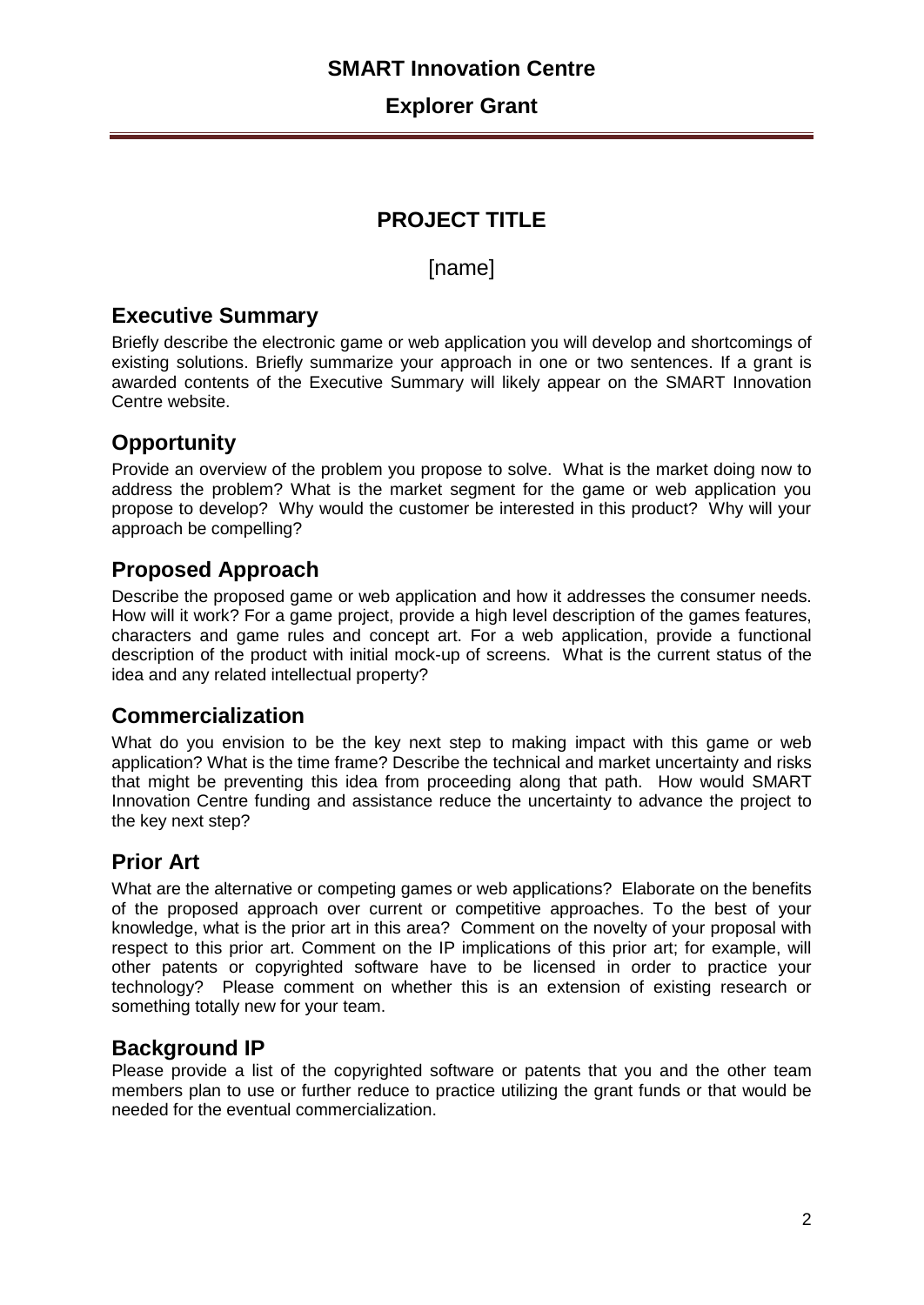## **SMART Innovation Centre**

### **Explorer Grant**

### **Research Plan**

Describe a development plan including the strategy and key milestones to be undertaken to address goals of proposed work. (The length of the project shall be no longer than one year period with a preferred length of six months). What are the key questions that need to be answered?

#### **Milestones and Deliverables**

| Date | <b>Milestone</b>                                                                                                                                                  |  |
|------|-------------------------------------------------------------------------------------------------------------------------------------------------------------------|--|
|      | Specify 3-4 milestones that can be used to evaluate progress through<br>the project, and include a timeline. For game development, the<br>milestones may include: |  |
|      | 1) produce a paper prototype with mock-up of screens and game rules.<br>Prepare a plan on how to bring the product to the market;                                 |  |
|      | 2) produce a game prototype with some test market data;                                                                                                           |  |
|      | 3) playable prototype with detailed market strategy.                                                                                                              |  |
|      |                                                                                                                                                                   |  |
|      |                                                                                                                                                                   |  |
|      |                                                                                                                                                                   |  |

[Additionally, list the expected deliverables that you propose to achieve *within the proposed time line of the grant* and at the end of the project– code, prototype, marketing data proving feasibility, etc.]

### **Resources and Budget**

Summarize resources you require to complete project. Explorer Grants can request up to \$50,000. Because of the limited funds available and the number of proposals we expect, budgets will be scrutinized carefully, and entrepreneurial frugality is encouraged. Term of funding should not exceed one year with a preferred length of six months. A detailed budget must be attached to the Explorer Grant Application describing how the grant funds will be used.

### **Team and Collaborations**

List team members and collaborators and describe their relevant experience and roles in the project. Identify areas of talent needed now and anticipated towards the end of the project term. Does this work require or depend on collaborations that involve the transfer of materials or information from others (e.g. companies, organizations, universities, individuals). If so, please identify the collaborator and their past, present or future role in this work. Please disclose financial interest or affiliation (if any) that investigators have with collaborators. Have any of the team members established a start-up related to the work? Identify any potential conflicts of interest and how they will be managed.

## **Expectations**

We acknowledge that funding from the SMART Innovation Centre carries with it certain expectations, as outlined below: